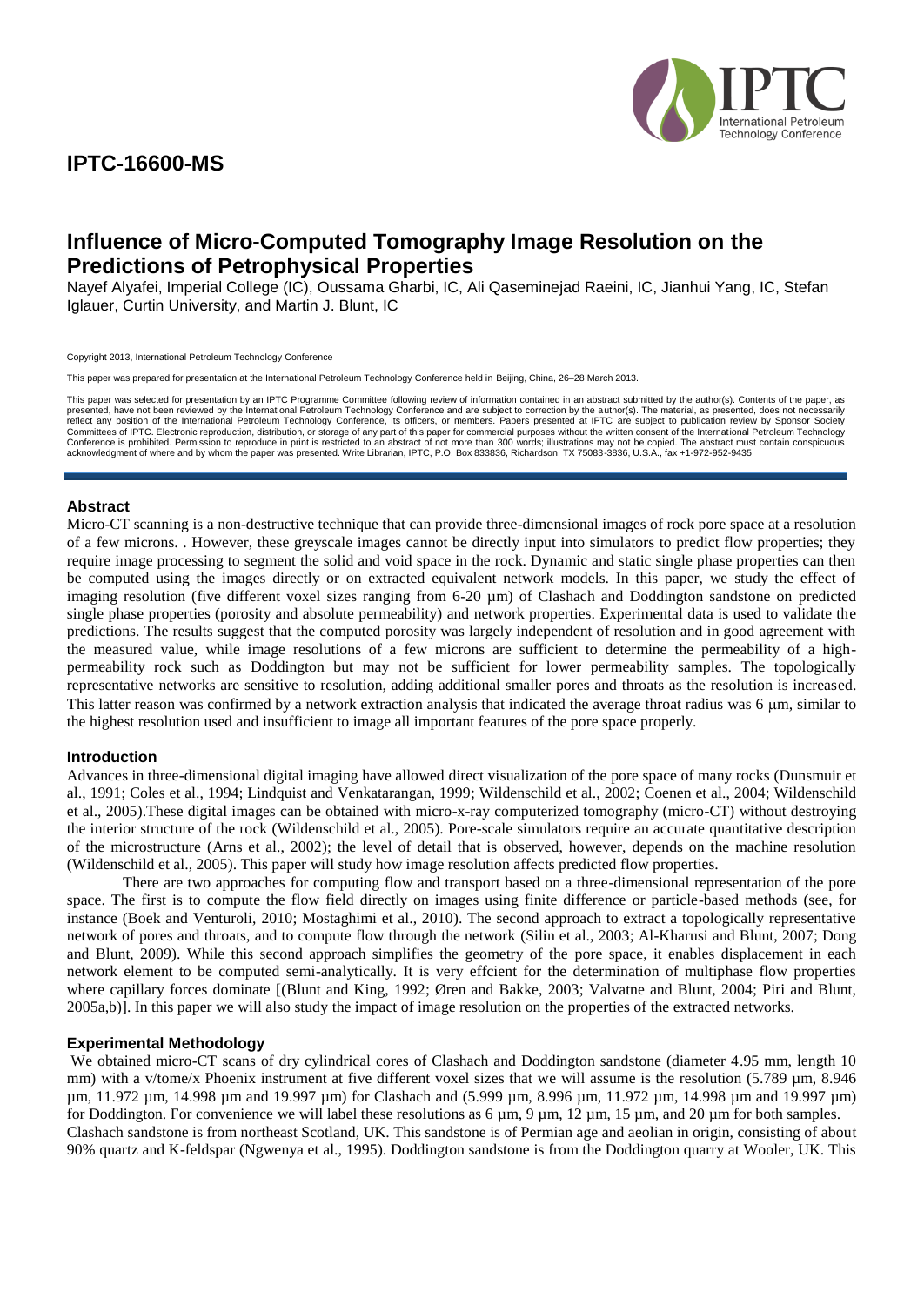sandstone is from the Carboniferous period and non-fossiliferous, consisting of approximately 95.2 % silica by weight with some white micas and feldspars [\(Santarelli and Brown, 1989\)](#page-7-5). In an independent experiment, porosity (*ϕ*) was measured on a larger standard cylindrical core (diameter 38.1 mm, length 75 mm) via Helium pycnometry (Clashach porosity= 0.122 and Doddington= 0.207). Brine permeability (k) was measured on the large core (Clashach k= 80 mD [7.9x10<sup>-14</sup> m<sup>2</sup>] and Doddington  $k = 2178$  md  $[2.1 \times 10^{-12} \text{ m}^2]$ ) in a standard Hassler cell [\(Iglauer et al., 2010;](#page-6-12) [Pentland et al.,](#page-6-13) 2010). To guarantee consistency, the small and the large cores were drilled out of the same block.

# **Results and Disscusion**

#### **Micro-CT Images**

The five different resolutions of Clashach were cropped to  $300 \times 300 \times 300$ ,  $194 \times 194 \times 194$ ,  $145 \times 145 \times 145$ ,  $116 \times 116 \times 116$ , and  $87 \times 87 \times 87$  voxels to represent, approximately, the same volume of rock in each case. Similarly, for Doddington images of  $300 \times 300 \times 300$ ,  $200 \times 200 \times 200$ ,  $150 \times 150 \times 150$ ,  $120 \times 120 \times 120$ , and  $90 \times 90 \times 90$  voxels were used. The rock volume was 5.8 mm<sup>3</sup> for Clashach and 5.2 mm<sup>3</sup> for Doddington with a difference of no more than 0.5% for the different resolutions. All the images represent the same piece of rock and were cropped in order to get the same volume. **Figure 1** shows the 3D images of the maximum and minimum resolution scans of both Clashach and Doddington. The images were filterd using a 3×3 median filter and then segmented according to Otsu's algorahim [\(Otsu,](#page-6-14) [1975\)](#page-6-14). After that, a topological equavilent network of pores and throats were extracted.



**FIG. 1: Three-dimensional micro-CT images used in this study on a) Clashach with 6 µm voxel edge length, b) Clashach with 20 µm voxel edge length, c) Doddington with 6 µm voxel length, and d) Doddington with 20 µm voxel edge length.**

#### **Petrophysical properties**

#### *Pore Network Properties*

We use a maximal ball algorithm to extract topologically representative networks from the images. The method uses an algorithm where the largest spheres that fit in the pore space are pores, while chains of smaller spheres connecting them represent throats. Details of the method are provided elsewhere [\(Dong and Blunt, 2009\)](#page-6-8). **Figure 2** shows the 3D images of the extracted networks of the maximum and minimum resolution scans of both Clashach and Doddington. We compare both sandstones in terms of numbers of pores, throats, coordination numbers (average number of throats connected to each pore), aspect ratios, pore radii, and throat radii. **Figures 3 and 4** show the distribution of the pore radii and throat radii respectively. As might be expected, the distributions for different image resolution are similar when the pore and throat radii are greater than the resolution itself; however, as finer details of the pore space are revealed, more small pores and throats are found. The pore and throat size distributions peak near the image resolution and more pores and throats are found for the finer resolutions. The distributions for the two sandstones are similar with slightly larger pores and throats for Doddington. Figure 5a shows increasing average pore radii for both sandstones as we decrease the resolution. There is only a slight difference between both sandstones: Doddington has slightly larger pores and throats consistent with a higher permeability; however, the difference in size is too small to explain the significant difference in the permeability. We show later that this is controlled by the connectivity of the pore space. **Figure 5b** shows that the average throat radii decrease with image resolution, since the extraction algorithms uncovers smaller features of the pore space; the average throat radius is close to the resolution of the scans, indicating that the behaviour is dominated by the smallest resolvable features.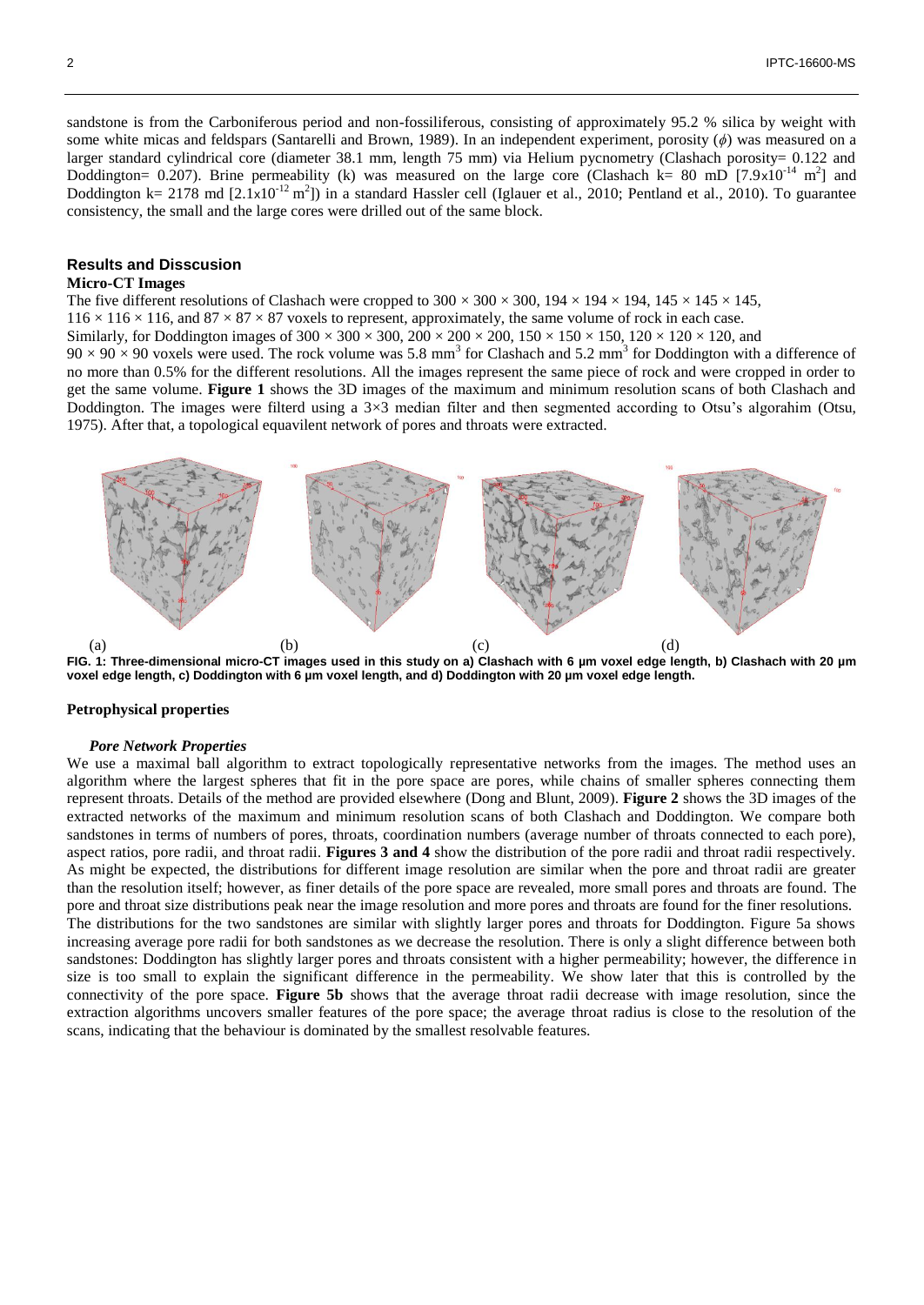

**FIG. 2: Three-dimensional pore and throat images (generated from the network extraction code [\(Dong and Blunt, 2009\)](#page-6-8)on a) Clashach with 6 µm voxel edge length, b) Clashach with 20 µm voxel edge length, c) Doddington with 6µm voxel length, and d)Doddington with 20 µm voxel edge length.**



**Fig. 3: Pore radius distribution from the extracted network for (a) Clashach and (b) Doddington. The image resolution is shown in the legend.**



**Fig. 4: Throat radius distribution from the extracted network for (a) Clashach and (b) Doddington. The image resolution is shown in the legend.**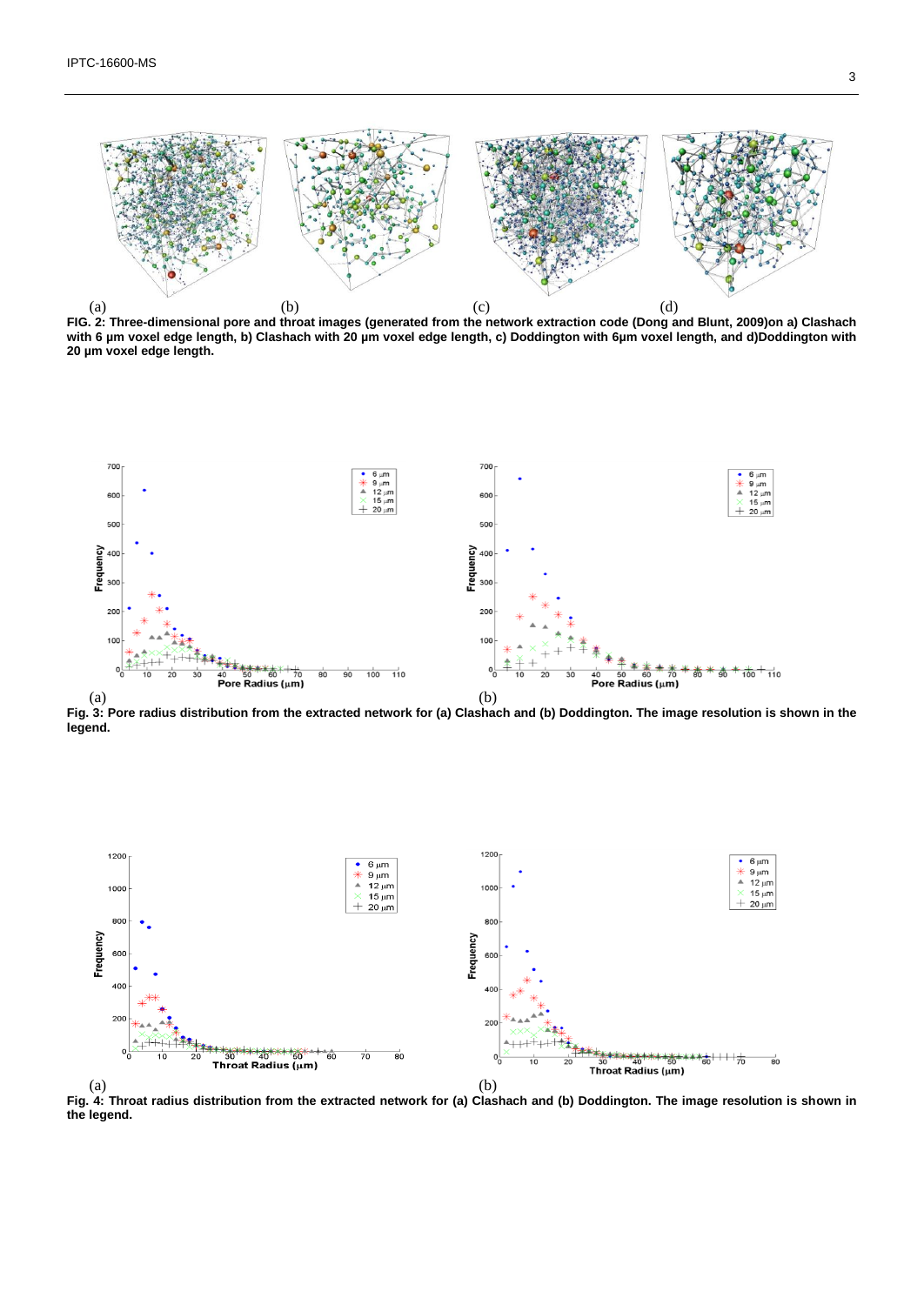

**Fig. 5: (a) Average pore radius (b) average throat radius, as a function of image resolution for Clashach and Doddington.**



**Fig. 6: (a) Number of pores, and (b) number of throats, as a function of image resolution for Clashach and Doddington.**

**Figure 6a and 6b** show the number of pores and throats as a function of resolution of both sandstones respectively.The number of pores and throats increases with resolution: the network extraction clearly does not identify a unique structure, but, as the image is refined, finds more network elements of smaller size (see later for further discussion).



**Fig. 7: (a) Average aspect ratio: the average ratio of pore radius to the mean radius of connected throats, and (b) average coordination number, as a function of image resolution for Clashach and Doddington.**

**Figure 7a** shows the aspect ratio which is the ratio of the pore radius to throat radius. The aspect ratio was calculated using the following equation:

$$
\alpha = \sum_{j=1}^{n_p} \frac{n_c r_{pj}}{\sum_{i=1}^{n_c} r_{tij}} \tag{1}
$$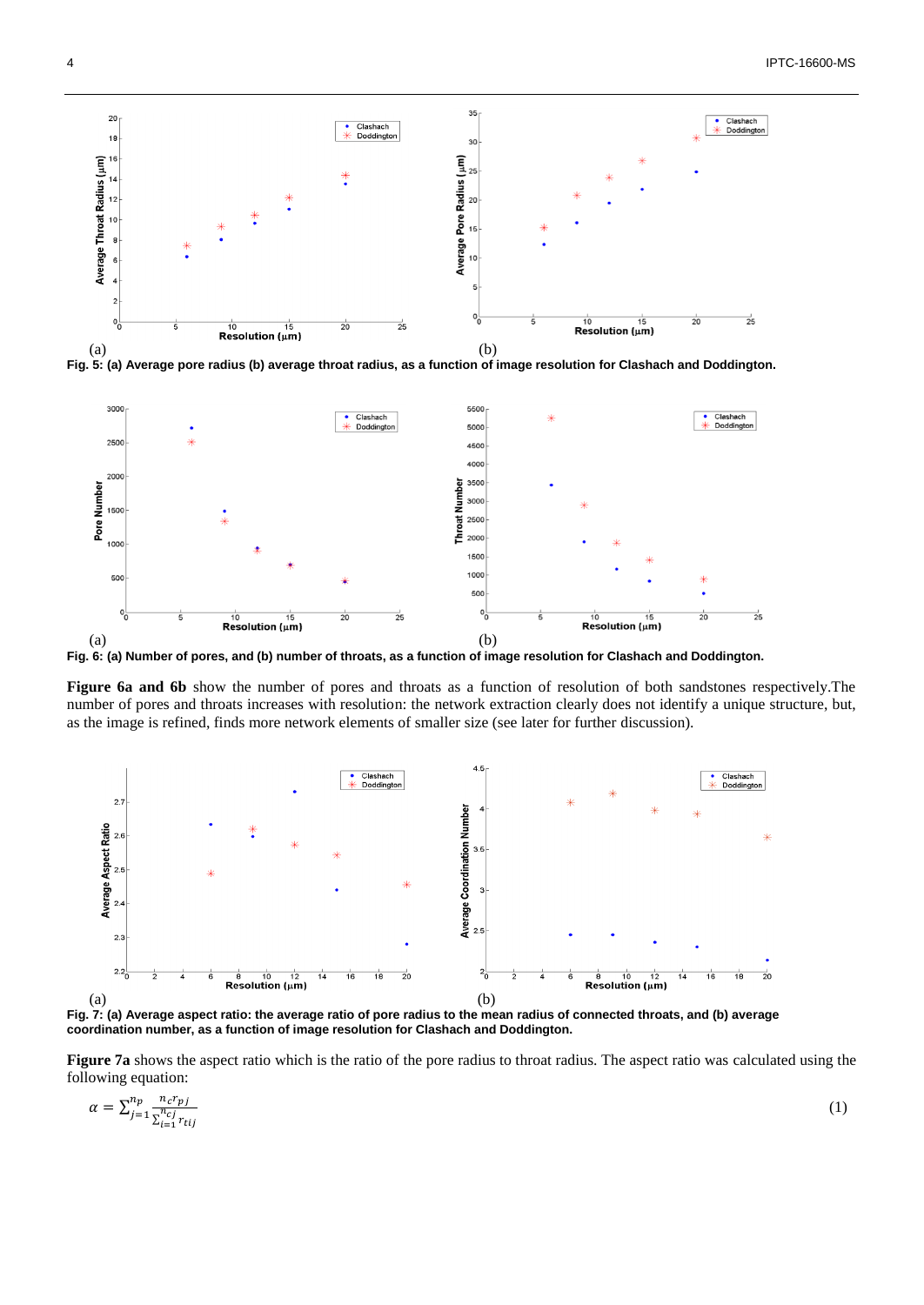where  $r_p$  is the pore radius,  $n_{cj}$  is the coordination number for pore j (the number of throats connected to that pore), and  $r_t$  the throat radius; j labels the pores and  $n<sub>p</sub>$  is the total number of pores, while ij labels the throats connected to pore j. For both sandstones the values are similar around - 2.5 - with little change with resolution. The reason for this is that with increased resolution, smaller pores and throats are extracted, but the ratio of their sizes remains largely unchanged. Aspect ratio is important as it controls the trapping of the non-wetting phase by snap-off [\(Lake, 1989\)](#page-6-15).

**Figure 7b** shows the average coordination number as a function of image resolution. For both sandstones we observe an almost constant trend – again as smaller pores and throats are extracted, we see the same ratio of the number of throats to pores. However, Doddington has a higher coordination number compared to Clashach, implying a more connected pore space, which is consistent with Doddington's higher permeability. For these samples the connectivity is a greater control on the permeability than pore size.

#### *Surface Area, Porosity, and Permeability*

The porosity and surface area of the images are shown in **Table 1**. Porosity is relatively insensitive to resolution, with a small increase as resolution is improved and some smaller features of the pore space are revealed. The computed values, based on the thresholded images, are close to the experimentally measured values. The specific surface area is the area of interface between pore and grain - computed on the images per unit volume. As expected, the surface area increases with improved resolution as finer features of the pore space are captured. The specific surface area is the inverse of a typical length scale - a typical grain size  $-$  of around 100  $\mu$ m - but also represents the roughness of the grains. With a finer resolution, more roughness is uncovered. Doddington has a larger specific surface area, consistent with a better connected pore space.

| Resolution $(\mu m)$                | 6          |       | 12    | 15    | 20    | Experimental |
|-------------------------------------|------------|-------|-------|-------|-------|--------------|
| Sample name                         | Clashach   |       |       |       |       |              |
| Specific surface area<br>$(m^{-1})$ | 16100      | 13100 | 11700 | 10600 | 9280  |              |
| Porosity (%)                        | 12.2       | 11.5  | 11.6  | 11.6  | 11.7  | 12.2         |
| Sample name                         | Doddington |       |       |       |       |              |
| Specific surface area<br>$(m^{-1})$ | 20900      | 17800 | 15400 | 14200 | 12500 |              |
| Porosity (%)                        | 20.8       | 20.3  | 19.6  | 19.5  | 19.4  | 20.7         |

**Table 1: Surface area and porosity of Clashach and Doddington images**

We then used three different simulators to calculate the single phase permeability. First we computed the permeability of the extracted networks: the computation essentially treats the porous medium as a random resistor network with semi-analytically computed permeabilities for each element [\(Valvatne and Blunt, 2004\)](#page-7-3). The other simulations computed flow at low Reynold's number directly on the images using either a finite difference Stokes-flow simulator [\(OpenFOAM,](#page-6-16) 2010) or a lattice-Boltzmann code [\(Boek and Venturoli,](#page-6-5) 2010). **Figures 8, 9, and 10** show the predicted permeability using the extracted networks and direct images as a function of resolution for Clashach and Doddington. All the simulation runs were performed for flow in the three coordinate directions (x, y, z) in order to evaluate the anisotropy: a constant pressure drop was applied across the main flow direction with no flow across the other faces. As the resolution improves, the predicted permeability tends to increases, as more flow channels are observed. As expected, the two methods to compute the permeability directly on the image agree well in most cases, although the results are not identical, since the algorithms used to compute the flow are very different. In particular, for small flow channels, the methods are sensitive to resolution; for instance in lattice-Boltzmann simulation, we need at least four nodes between grains to obtain acceptable accuracy, while we know from our network analysis that many of the flow channels are only one or two voxels across [\(Sukop and Thorne,](#page-7-6) 2006). The networks tend to give lower predicted permeabilities, indicating that some connectivity of the pore space is lost; as more small pores and throats are extracted, the computed permeability increases. At the highest resolution studied there is reasonable agreement between the predicted values and little evidence of signiffcant anisotropy. For Doddington, with a well-connected pore space there is good agreement between predicted and measured permeability, with an indication that for infinite resolution the results would converge on a result slightly higher than the core-measured value. For Clashach, however, it is clear that the predicted values are all signiffcantly higher than the measured permeability. Here, the pore space is less well connected and it is likely that the rock is heterogenous at the mm scale, meaning that the average permeability of the core of volume 86,000 mm<sup>3</sup> (length 75 mm and diameter  $38.1$  mm) is likely to be different from that computed on a sample volume  $5.8$  mm<sup>3</sup> even though the predicted and measured porosities are in good agreement [\(Lake,](#page-6-15) 1989).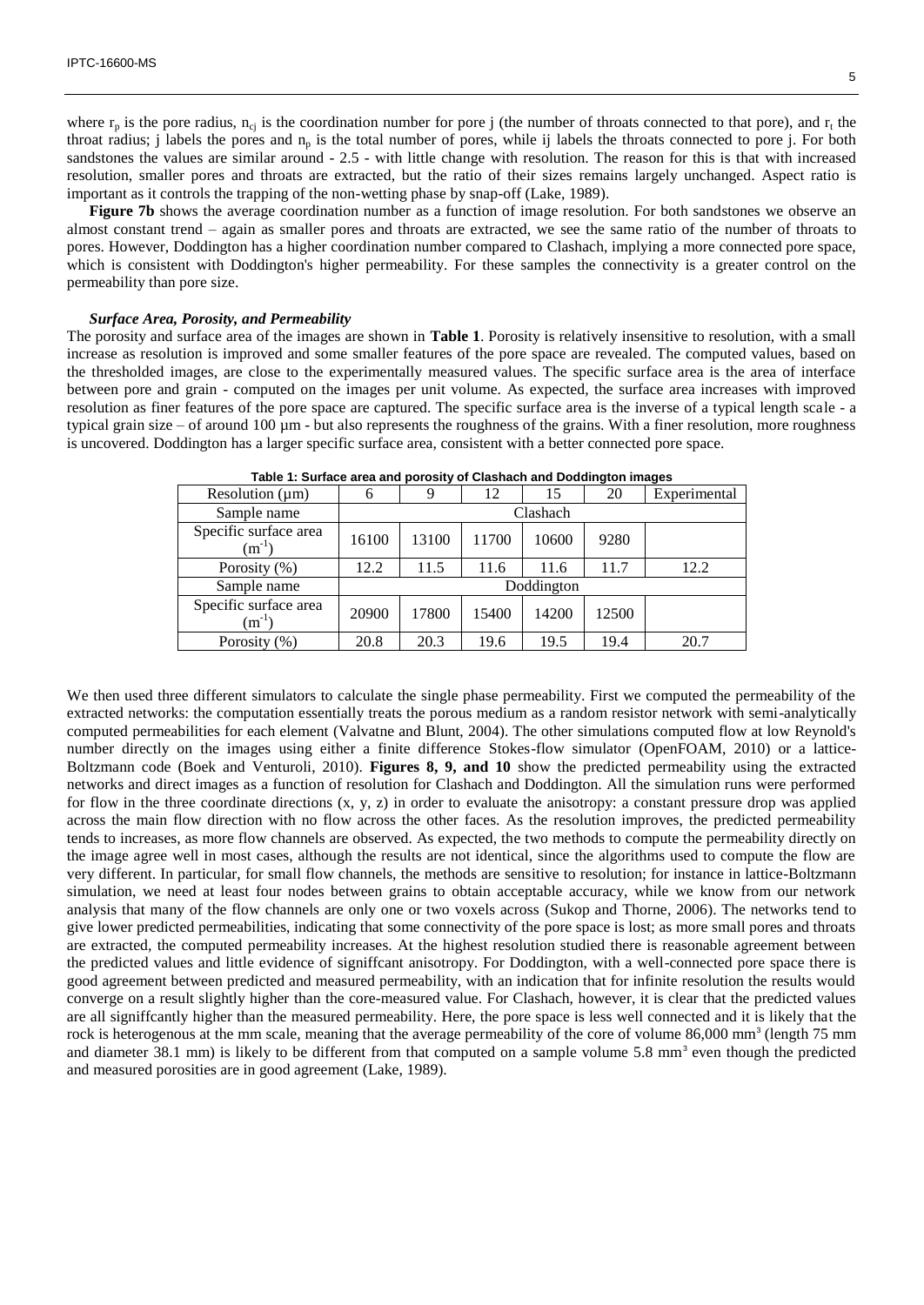

**Fig. 8: Predicted permeability in the x-direction in millidarcy for each image resolution of (a) Clashach and (b) Doddington, compared to the experimental value.**



**Fig. 9: Predicted permeability in the y-direction in millidarcy for each image resolution of (a) Clashach and (b) Doddington, compared to the experimental value.**



**Fig. 10: Predicted permeability in the y-direction in millidarcy for each image resolution of (a) Clashach and (b) Doddington, compared to the experimental value.**

#### **Conclusions**

We have determined the impact of image resolution on extracted networks and computed flow properties for two sandstone samples. For the images studied, current extraction techniques do not appear to produce a unique network, with more pores and throats revealed as the image resolution is refined; the average throat radius is close to the image resolution, indicating that a resolution of 6 µm isinsuficient to converge on a network for these sandstones. However, the permeability computed on these networks, and directly on the images themselves, do show some degree of convergence. For better connected, highpermeability sandstone, the predicted permeability was in good agreement with that measured on a larger core sample of the same rock. For the lower-permeability sandstone, with a more poorly connected pore space, the predicted permeability was much higher than the core measurement, indicating mm-scale heterogeneity. The overall conclusion of this study is that micro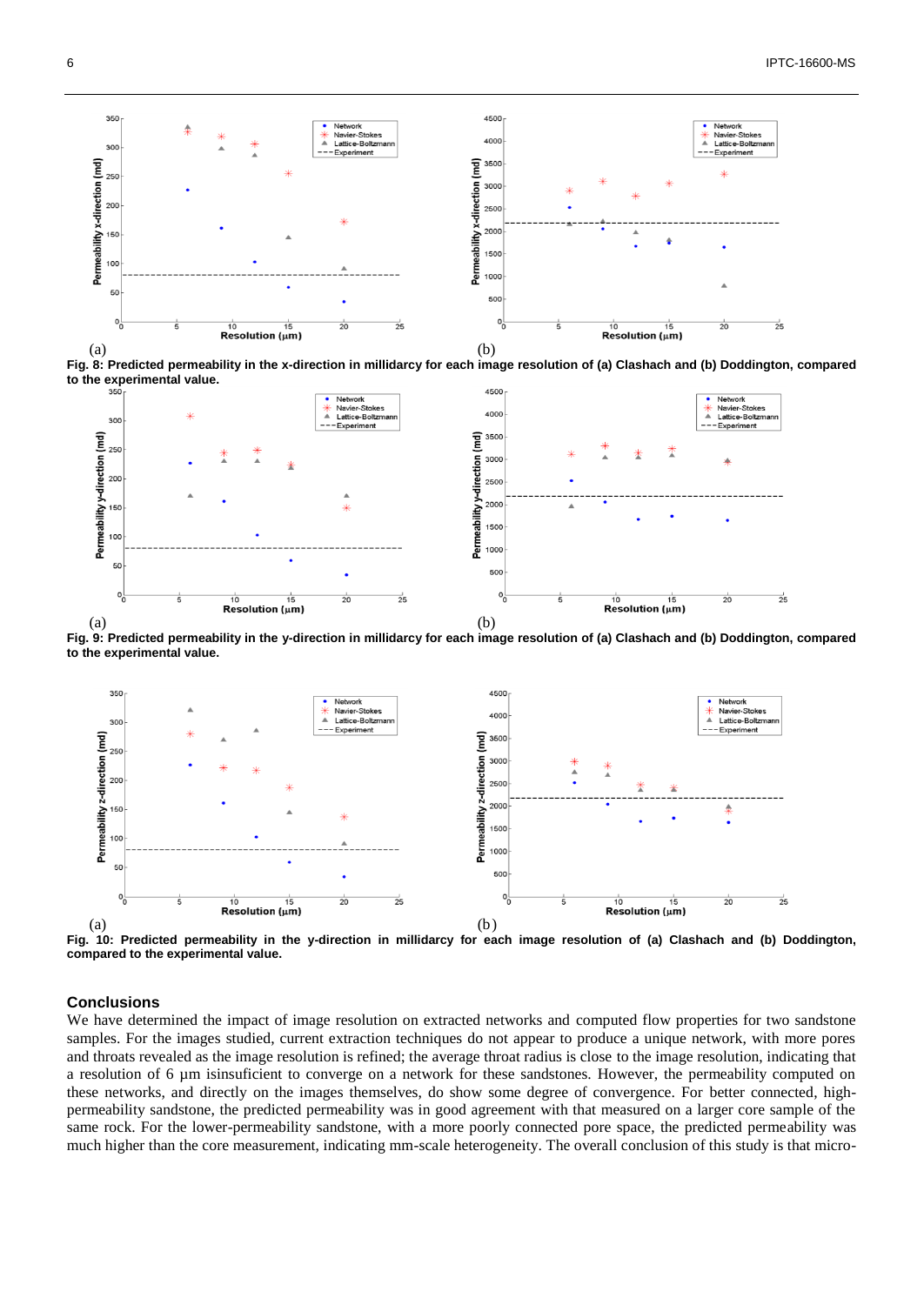CT images with a resolution of 5-10  $\mu$ m may be suffcient to determine flow properties of homogenous high-permeability sandstones, but higher resolution may be required or larger images for lower permeability and more heterogeneous samples. The extracted networks are not unique, but give predictions of permeability that are within 50% of direct computations on the image for the highest resolution studied. It is the topic of future work to determine how image resolution affects the predictionsof multiphase flow properties, such as relative permeability.

#### **Acknowledgments**

We would like to acknowledge funding from the Oatar Carbonates and Carbon Storage Research Centre, OCCSRC, which is supported jointly by Qatar Petroleum, Shell and the Qatar Science &Technology Park.

# **Referances**

<span id="page-6-7"></span>Al-Kharusi, A.S. and Blunt, M.J. 2006. Network Extraction from Sandstoneand Carbonate Pore Space Images. *Journal of Petroleum Science and Engineering* **56**: 219-231.

<span id="page-6-4"></span>Arns, C. H., Knackstedt, M.A., Val Pinczewski, W., and Garboczi, E.J. 2002. Computation of Linear Elastic Properties from Microtomographic Images: Methodology and Agreement Between Theory and Experiment. *Geophysics* **67**. doi: 10.1190/1.1512785.

<span id="page-6-9"></span>Blunt, M. and King, M.J. 1992. Simulation and Theory of Two-phase Flow in Porous Media. *Phys Rev A* **46**. doi: 10.1103/PhysRevA.46.7680.

<span id="page-6-5"></span>Boek, E. S., and Venturoli, M. 2010. Lattice-Boltzmann Studies of Fluid Flow in Porous Media with Realistic Rock Geometries. *Computers & Mathematics with Applications* **59(7)**: 2305-2314.

<span id="page-6-3"></span>Coenen, J., Tchouparova, E. and Jing, X. 2004. Measurement Parameters and Resolution Aspects of Micro X-ray Tomogrraphy for Advanced Core Analysis. Proceedings of International Symposium of Society of Core Analysts, Abu Dhabi, UAE.

<span id="page-6-1"></span>Coles, M. E., P. Spanne, E. L. Muegge, and K. W. Jones. 1994. Computed Microtomography of Reservoir Core Samples. In Proceedings of the 1994 Annual SCA Meeting, pp. 12-14.

<span id="page-6-8"></span>Dong, H. and Blunt, M.J. 2009. Pore-Network Extraction from Micro-Computerized-Tomography Images. *Phys. Rev. E* **80**. doi: 10.1103/PhysRevE.80.036307.

<span id="page-6-0"></span>Dunsmuir, J. H., Ferguson, S. R., D'Amico, K. L., and Stokes, J. P. 1991. X-ray Microtomography: a New Tool for the Characterization of Porous Media. In SPE Annual Technical Conference and Exhibition.

<span id="page-6-12"></span>Iglauer, S., Favretto, S., Spinelli, G., Schena, G., and Blunt, M.J. 2010. X-ray Tomography Measurements of Power-Law Cluster Size Distributions for the Nonwetting Phase in Sandstones. *Phys. Rev. E***82**. doi: 10.1103/PhysRevE.82.056315.

<span id="page-6-15"></span>Lake, L. W.1989. *Enhanced Oil Recovery*. Old Tappan, NJ: Prentice Hall Inc.

<span id="page-6-2"></span>Lindquist, W. B., and Venkatarangan, A. 1999. Investigating 3D Geometry of Porous Media from High Resolution Images. *Physics and Chemistry of the Earth, Part A: Solid Earth and Geodesy* **24(7)**: 593-599.

<span id="page-6-11"></span>Ngwenya, B. T., Elphick, S. C., and Shimmield, G. B. 1995. Reservoir Sensitivity to Water Flooding: An Experimental Study of Seawater Injection in a North Sea Reservoir Analog. *AAPG bulletin* **79(2)**: 285-303.

<span id="page-6-16"></span>OpenFOAM. 2010. The open source CFD toolbox.Retrieved 25 June 2010, fro[m http://www.openfoam.com.](http://www.openfoam.com/)

- <span id="page-6-10"></span>Øren, P. and Bakke, S. 2002. Process Based Reconstruction of Sandstones and Prediction of Transport Properties. *Transport in Porous Media* **46**, 311.
- <span id="page-6-14"></span>Otsu, N. 1975. A Threshold Selection Method from Gray-Level Histograms. *Automatica* **11(285-296)**: 23-27.
- <span id="page-6-13"></span>Pentland, C.H., Tanino, Y., Iglauer, S., and Blunt, M.J. 2010. Capillary Trapping in Water-Wet Sandstone: Coreflooding Experiments and Pore-Network Modelling. Paper SPE 133798 proceedings of the SPE Annual Technical Conference and Exhibtion, Florence, Italy, 19-22 September. doi:10.2118/133798-MS.
- <span id="page-6-6"></span>Mostaghimi, P., Bijeljic, B., and Blunt, M. J. 2010. Simulation of Flow and Dispersion on Pore-Space Images. Paper SPE 135261 proceedings of the SPE Annual Technical Conference and Exhibtion, Florence, Italy, 19-22 September. doi:10.2118/135261-MS.